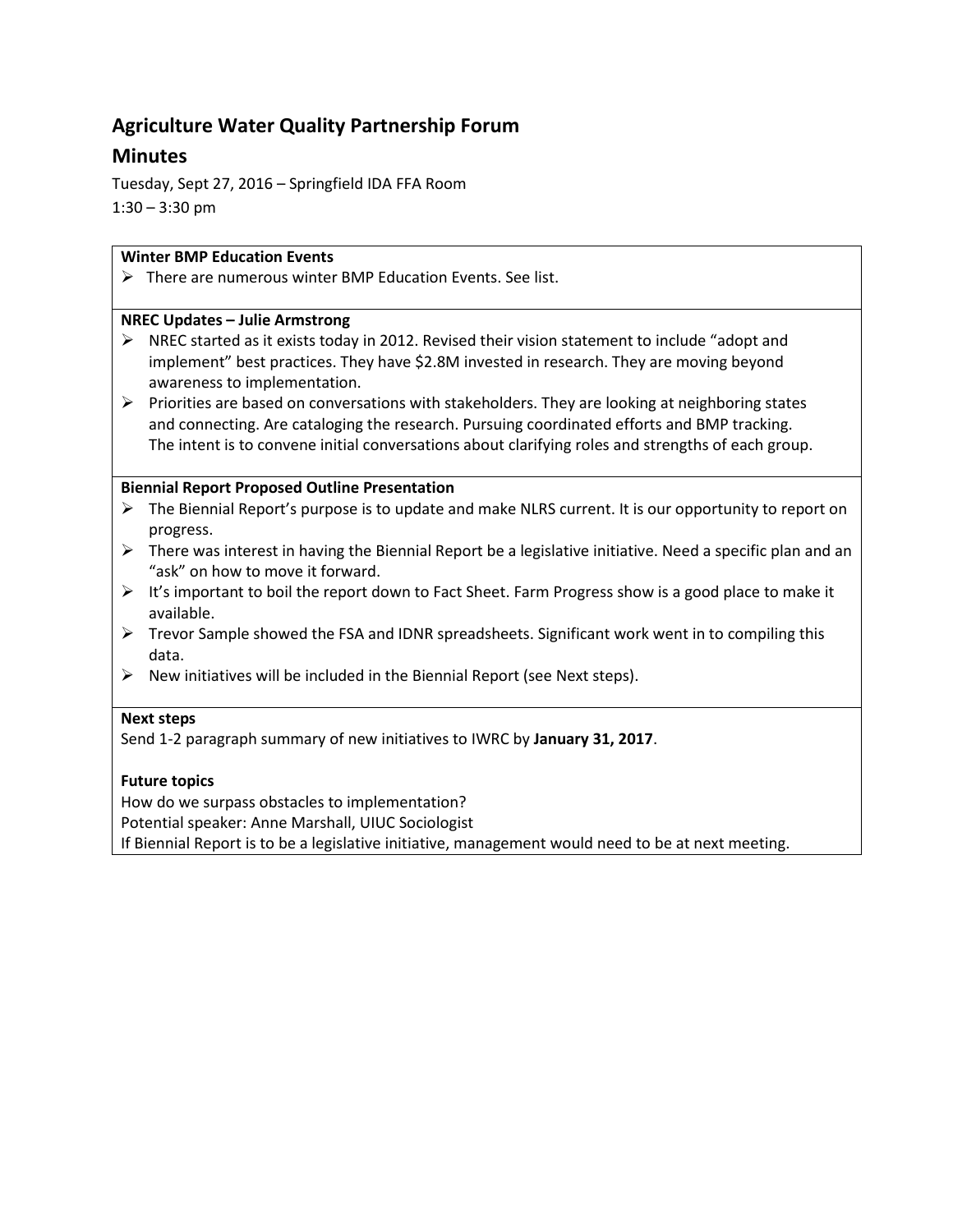Attendees: Brian Miller (Illinois Water Resource Center), Eliana Brown (Illinois Water Resource Center), Ben Wegleitner (Illinois Water Resource Center) Amy Walkenbach (Illinois EPA), Woody Woodruff (Illinois Stewardship Alliance), Warren Goetsch (Illinois Department of Agriculture), Trevor Sample (Illinois EPA), Kelly Thompson (Association of Illinois Soil and Water Conservation Districts), Amy Roady (Illinois Soybean Association), Jean Payne (Illinois Fertilizer & Chemical Association), Julie Armstrong (Nutrient Research Education Council), Ivan Dozier (USDA-NRCS), Tom Kelley (Illinois Certified Crop Advisor Board of Directors), Ryan Arch (LICA), Laura Christianson (University of Illinois Extension), Natalie Prince (FSA), Mike Baise (American Farmland Trust), Lyndsey Ramsey (Illinois Farm Bureau – on phone), Lauren Lurkins (Illinois Farm Bureau – on phone), Carol Hays (Prairie Rivers Network), Caroline Wade (Illinois Corn Growers Association), Randy Fransen (Illinois Society of Professional Farm Managers & Rural Appraisers), Kevin Rogers (Illinois Department of Agriculture), Maria Lemke (The Nature Conservancy), Steve Stierwalt (AISWCD).

\*PowerPoint presentation posted online

### **I. Introductions**

### **II. Current/upcoming outreach programs**

Brian Miller: Committee Charge slide – purpose of AWQPF is to coordinate outreach and education efforts, track BMP implementation, annual reporting, and coordinate cost-share and targeting. We've had some education events. It's been 1 year since we've talked about upcoming education events and if we have gaps. Eliana sent around a spreadsheet to everyone to fill in with upcoming meetings or events, but only got one or two of the surveys back.

> Subheadings in the strategy, two major headings: 1) Practices to reduce NL from row crop areas (fertilizer application, cover crops, edge of field practices, tillage); 2) Practices to reduce NL from Livestock production (manure application, storm water runoff, pastures and grazing, feed). Numbers on slide correspond to Farm Bureau, Department of Agriculture. Only two programs to respond. Let's go around the room so everyone can mention upcoming events.

- Woody Woodruff: Permanent Cover initiatives edge of field, pasture land, etc. Would like to develop and schedule before next cropping season.
- Maria Lemke: Nothing planned before winter. We're working on a demonstration event for next summer. Mostly focused on constructed wetland and edge of field practices. Also interested in looking at saturated buffers.
- Amy Roady: Two soybean summits coming up: February 3 and February 16. Focused on row crop practices. Also will be a webinar series, but no dates or topics yet.

Kelly Thompson: New updated spreadsheet coming to Eliana.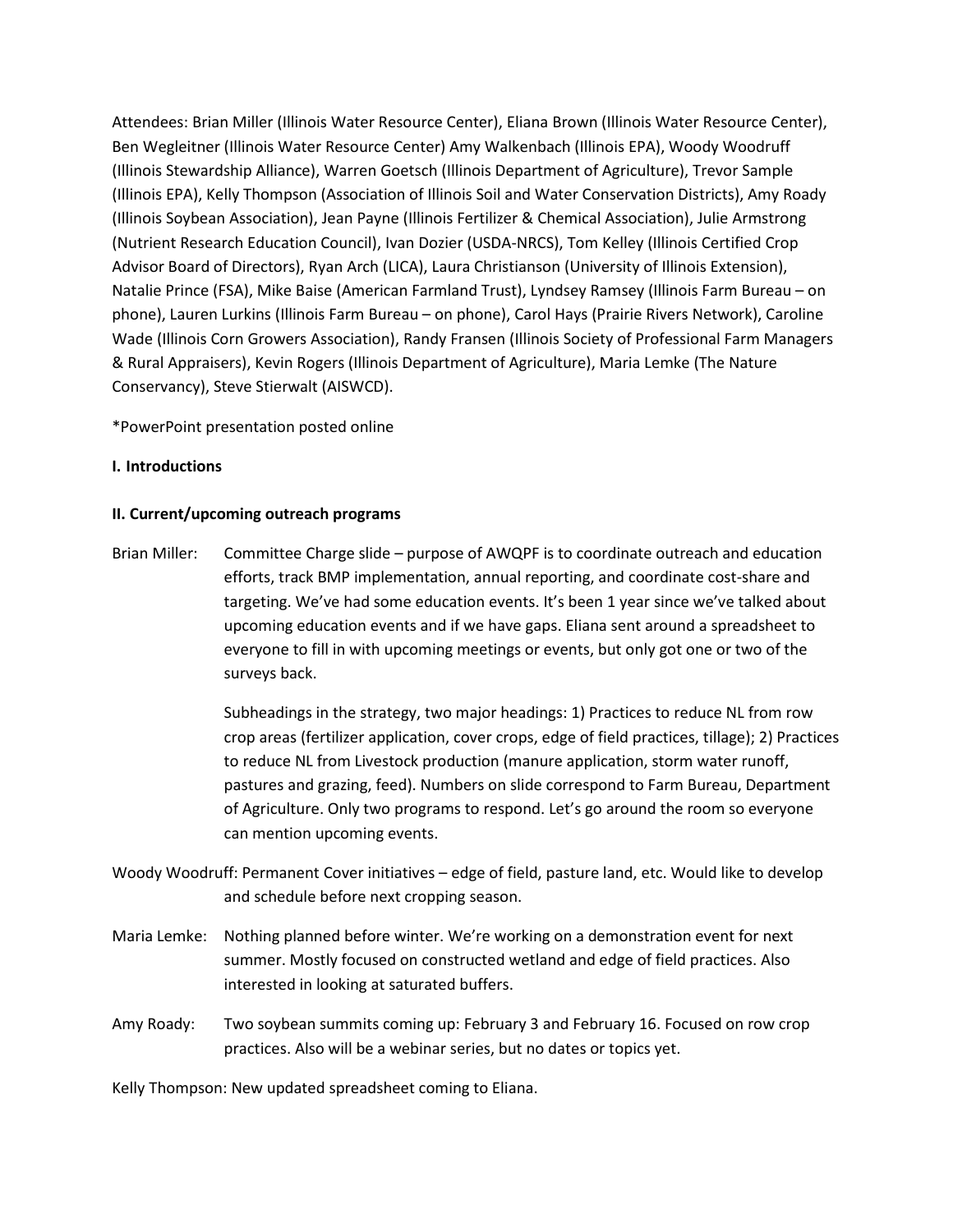Steve Stierwalt: In Champaign County, we're trying localize nutrient loss reduction. We must get local buy-in from local groups and organizations. We support local groups to get things done. Want invested and engaged citizens locally. NRCS and other partners have been crucial. It's best to find a champion in each watershed to build coalition to get things done, offer them support. The process begins by identifying *local* resource concerns that we can address.

> Looked at split application nitrogen, found interested landowner(s), create plan, found partners for funding (in that order). If you have a good plan, the money follows. Created matrix to move things forward, rank farms, and find practices that fit.

- Randy Fransen: Planning a mid-February meeting for ~200 farm managers in Bloomington. This may be an opportunity to distribute questionnaire/survey from this forum to attendees. Connect partnership forum with meeting committee to distribute materials.
	- Warren Goetsch: Could talk about results of FSA info, survey, with this group of farmers. Promote additional practices to attendees.
	- Randy Fransen: There is also an electronic newsletter/bulletin for the event that could be used to reach members
- Jean Payne: Upcoming conference Jan  $16<sup>th</sup>$  in Peoria. We also plan to reach farmers December February through retailers, during customer meetings. There won't be a schedule for those meetings until the retailers get back with us. Data from rate trials will be available.
- Julie Armstrong: We have a webinar coming up in December, but no date yet. Cameron Pittelkow to discuss programs with NREC. Outreach meeting planning call this Thursday.
- Ivan Dozier: We usually don't host any events on our own, but wait for invites from other members of this Forum and guest speak or provide support. We have technical and financial assistance programs available throughout the year.
- Tom Kelley: A few big ticket items coming up: 1) Annual conference November 30 in Springfield. This is an all-day session for certifications. It's usually approximately seven hours long. Soil and Water and Nutrient management are the two major categories. We plan to have an NLRS seminar at that event as well. The agenda can be tailored to whatever the producers want. 2) December 1 is the Ag Masters for the University of Illinois (has been taken over by this group). Ag Masters backs up to the Annual conference for a reason. The event is also in Springfield. December is a big month because certifications happen this month.

On the horizon – 4R certification training. There are also year-end opportunities like online trainings. Member surveys will dictate the agendas, but there is always a demand for soil and water and nutrient management because of needed credits.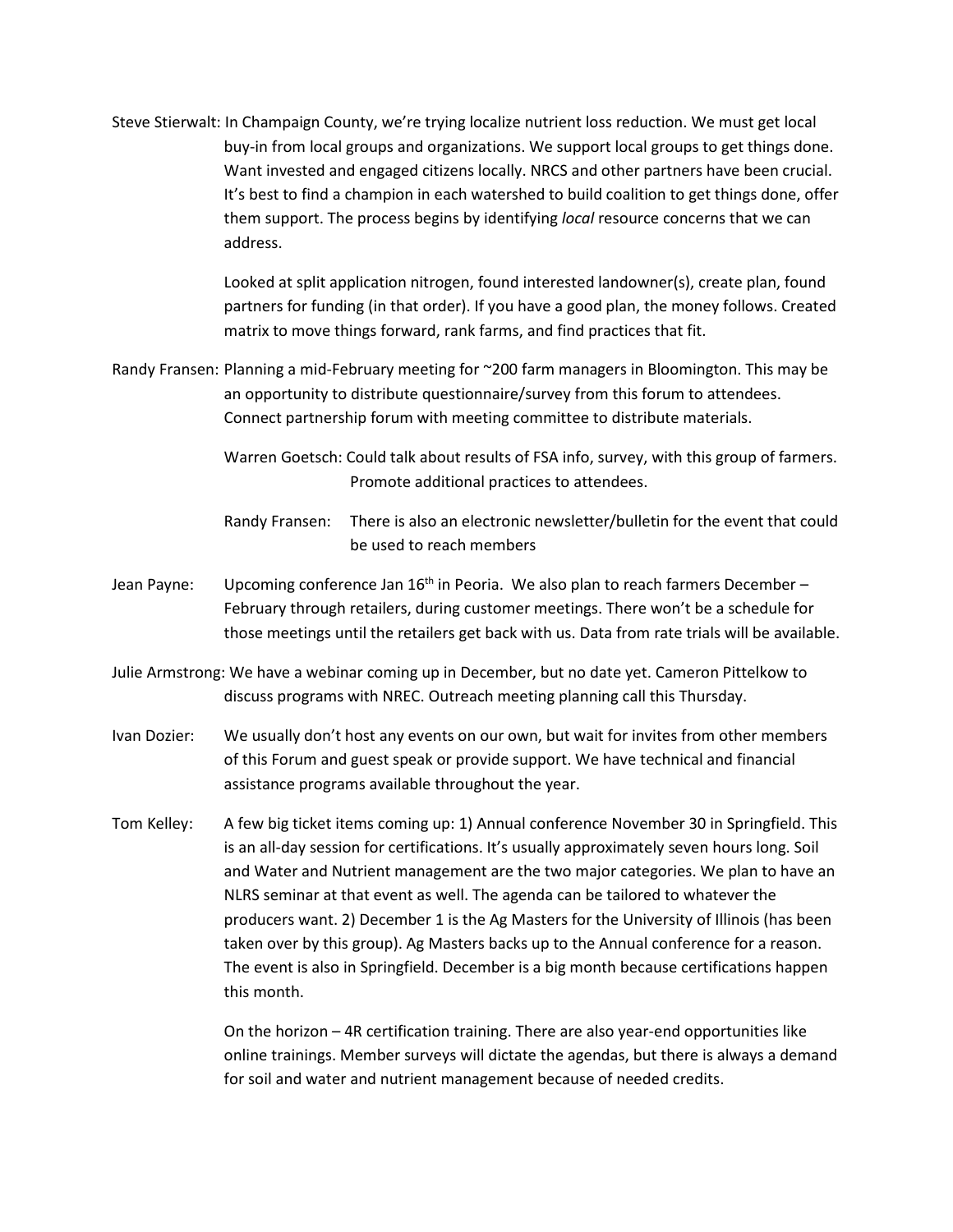Ryan Arch: Drainage workshop recently this past summer NLRS focused on end of pipe strategies. This was a larger workshop. We had two other summer projects for end of pipe constructed wetland (with pollinator and cover crop topics covered).

> We also have the Annual convention in November in Peoria. NLRS will be major topic. There will also be more information on end of pipe practices, partner projects, current research etc. We are partnering to do radio promotion for end of pipe practices to reach a broader audience. More coming next summer.

- Laura Christianson: Not sure of any extension events, but I will check. We're hoping to offer more water programming in the future. We have a new factsheet coming out with decision map (\*fact sheet available at AWQPF meeting). Also working on a regional booklet focused on tile. Both of these resources can be used for upcoming events, if folks want to help distribute them. Get ahold of me for copies.
- Caroline Wade: We are doing a mass media campaign this fall (including the reminder to not apply anhydrous until after freeze). There will be Farm Bill listening sessions in Late October/early November. Media will include a mailing, email, everything. The format will be town hall-style meetings for easy access.

There will also be a water quality demonstration in early November and Spring water testing program in 20 soil and water conservation offices around the state. Tests will be free and confidential. Intend to address more cover crop practices next summer.

Carol Hays: Implementation of watershed planning teams, and 319 implementation grants. Want to emphasize "living within a watershed" education for both rural and urbanized watersheds. We're also working with Soil and Water Conservation office in Champaign County to conduct Monarch butterfly outreach.

Natalie Prince: No programs planned for right now.

- Amy Walkenbach: Here to provide financial and technical support/assistance for other agency's events, programs.
- Mike Baise: Conservation cropping programs on January 24 in Rockford, January 25 in Jacksonville, January 26 in Carbondale. Agendas for each program will are based on local needs.
	- Woody Woodruff: Those events will be filmed and placed on YouTube to reach more people. Another group of individuals will be filming research on nutrient management, soil health, etc. and will also be uploading to YouTube. More details may be available at a later date.

Eliana Brown: If I resend the spreadsheet for upcoming events, can everyone please fill it out?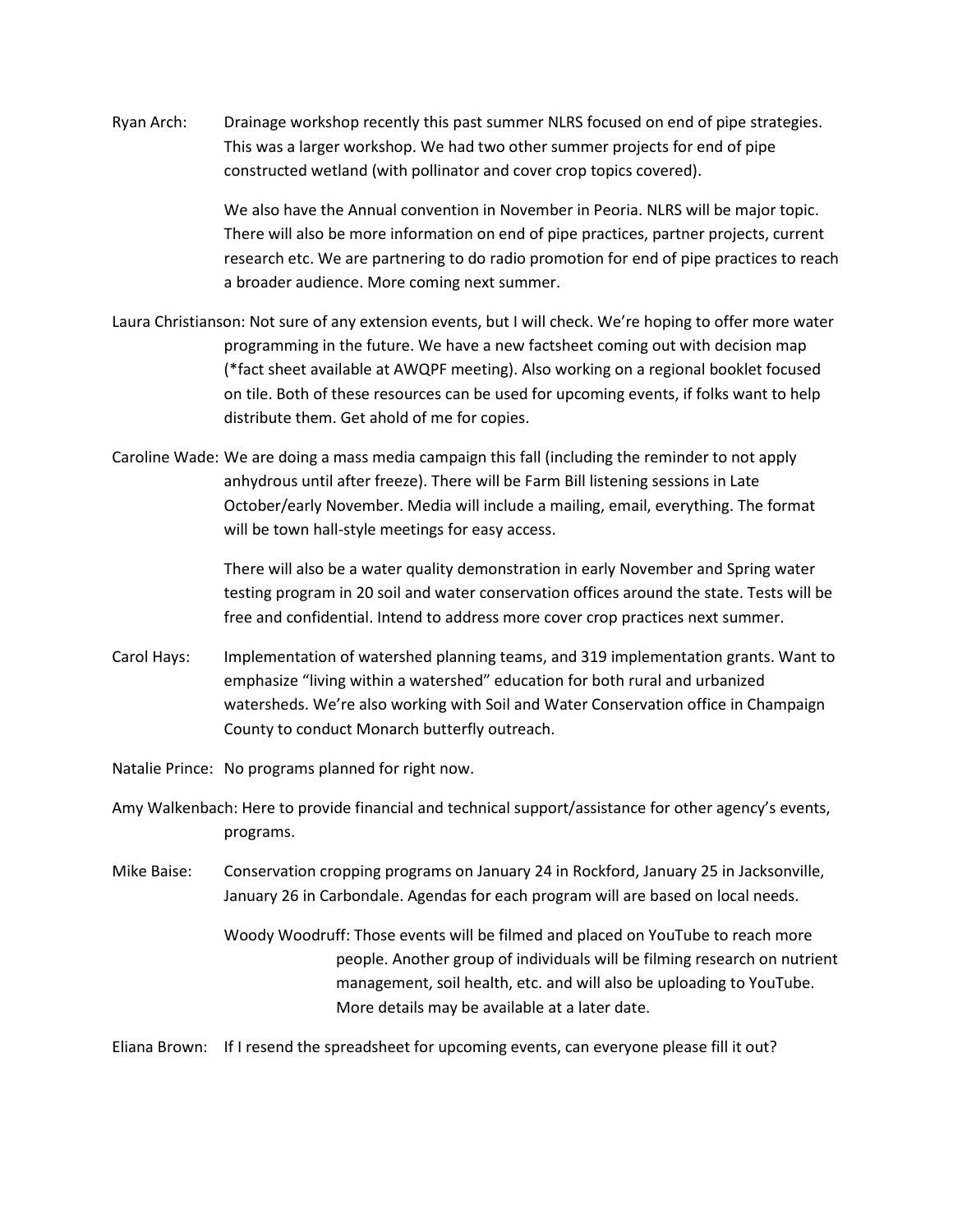- Brian Miller: We've heard lots about programs regarding row crop, edge of field, etc. practices, but not many or any for livestock practices.
	- Amy Roady: Livestock is part of Illinois Livestock Development Group. Maybe they have something?
	- Warren Goetsch: The certified livestock manager program is working on those initiatives. Application rates, manure placement, cover crops are a part of that.
	- Lyndsey Ramsey: We don't have anything on the livestock part. Other programs: the Governmental Affairs Leadership Program March 1 & 2. The agenda includes water quality topics. The Annual meeting is on the list.
- Brian Miller: We have time for more discussion on early adopters, localized programs that Steve discussed. Is there a need for intervention from this group to help connect producers to programming? Can you seek people for online trainings?
	- Tom Kelley: For us, it's a two-way street. People come to us on their own, but we also advertise and reach out. There is a desire/need for more cover crop programs. We're searching for latest info and research on cover crops to pass along.

Woody Woodruff: Steve, are you documenting all of your work with individuals and groups?

Steve Stierwalt: Yes. A woman from Iowa State may be coming to St. Louis to present info on farmers. Farmers feel like they're already doing the best they can. I think we need to find ways to get them to the next step and implement new practices. But the practices must be economically sensible. NREC has helped a lot with that. We concentrate on easy practices that make a big difference (for example, the ease of using cereal rye as cover crops).

Caroline Wade: Another program of note is the Illinois Central College field day in early November. There will be lots of great topics and visuals at that meeting.

> Amy Roady: Simplify and relate to the farmers and how they can reach their customer audience. Localized concentration is very important.

Caroline Wade: The field water testing calculator is a great resource to determine improvements in water quality, greenhouse gas capturing, monarch improvements, etc. 100+ members – manufacturers, producers, consumers, etc. I will share info on those projects when available.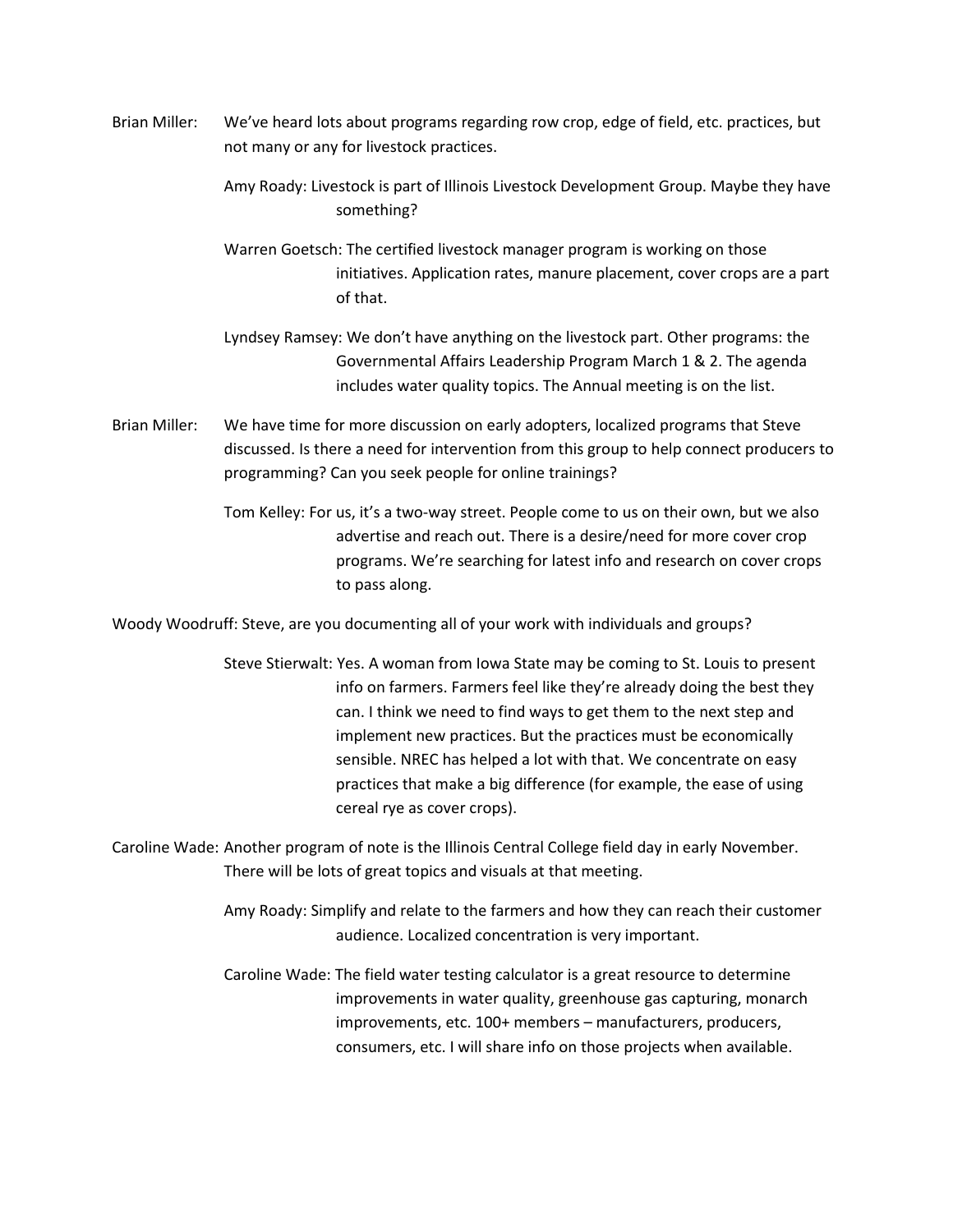## **Warren Goetsch: Everyone in this group is doing something and it's having a positive effect! Farmers are starting to ask question and understand the NLRS and connection to local practices.**

\*Eliana will resend the spreadsheet for each member to insert their upcoming programs.

### **III. NREC Updates – Julie Armstrong**

NREC started as it exists today in 2012. Revised their vision statement to include "adopt and implement" best practices

Have \$2.6M invested in research. Focusing on ensuring funds are being used efficiently and not duplicating efforts. NREC is connecting researchers when possible. There has been \$10M in research since 2012 and we're starting to see data that can be boiled down. There are 26 ongoing projects.

RFP went out in August and are due Friday, September 30.

- 4R type
- Capturing nutrients in field (cover crops)
- Edge of field practices
- Overall nutrient management

Priorities based on conversations with stakeholders Must make NLRS adoptable on different farms. Make the data interpretable, not just graphs and figures. Where do I start, what resources are available to connect the dots, etc.

Desire to look at neighboring states and connecting with them to learn practices

Currently cataloging the research and moving beyond awareness to implementation

Pursuing coordinated efforts and BMP tracking

Intent is to convene initial conversations about clarifying roles and strengths of each group

Visit [www.Illinoisnrec.org](http://www.illinoisnrec.org/) for lawn info

Strategic Plan – adopted new plan at August board meeting

Handouts: NREC overview, Annual Report.

Mike Baise: Is there a mechanism to capture fertilizer sales on smaller scale? (Lowes, Home Depot, etc.). Bulk distributors pay before repackaging within the state. Opportunity to increase price? Contributions by agriculture vs contributions by non-agriculture.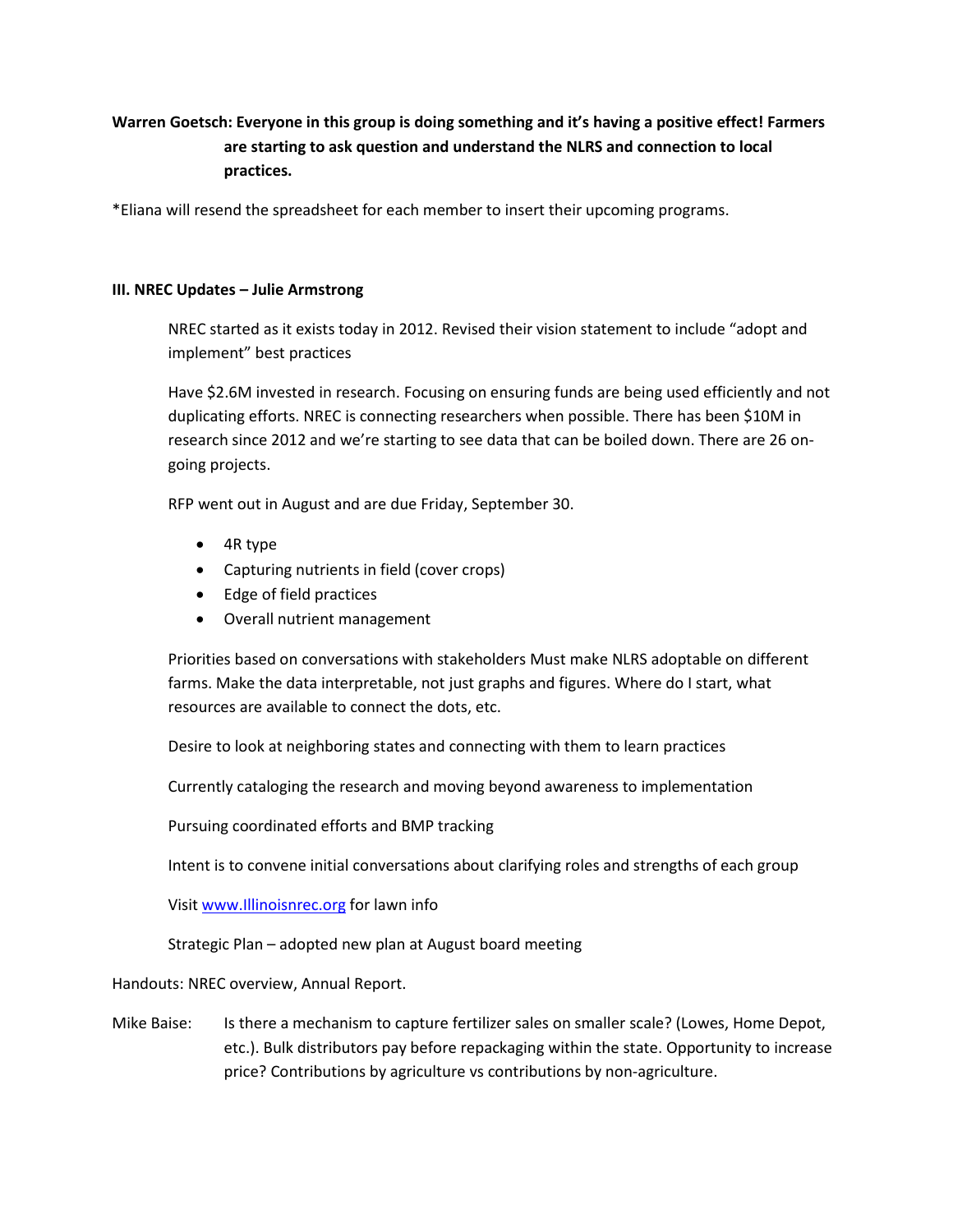Julie Armstrong: There is an annual assessment for that fee.

Warren Goetsch: The focus right now is on agriculture, less on residential applications.

Mike Baise: Opportunity to placard/advertise "Did you know?" at retailers for nonbulk purchases.

Brian Miller: How do priorities for research get generated and trickle up through NREC?

Julie Armstrong: When the proposals come in, they get a peer review against the research priorities. Then the research committee reviews the proposals and recommends projects to the NREC council. Stakeholder surveys guide the research priorities.

### **IV. Biennial Report Discussion**

Brian Miller: Must do a report every two years. Strategy was done 2 years ago.

Measured progress in 2015 year – report to be written this spring. Iowa has annual report example (\***Eliana will send out link to the Iowa report for reference**). Big elements of the report: Executive summary, intro, science assessment update, committee reports (AWQPF, Point Source Working Group, Urban Stormwater Working Group, Nutrient Monitoring Council, Nutrient Science Advisory Committee), overall summary, appendices.

- A. Summary of inputs, human, and land measures, water measures (logic model)
- B. Update on existing initiatives and new initiatives started after the Strategy was published

Inputs survey will come out in January (dollars invested, conducted outreach), update of existing initiatives. Need financial and staff resource numbers.

\*IWRC will request January submittal from each organization.

Human Measures – Narrative descriptions (people reached, meetings held, newsletters sent, topics covered).

Land Measures Table – Trevor will discuss. To be finalized in December  $6<sup>th</sup>$  meeting.

Caroline Wade: Reports should include a relative number (farmers reached to total number of farmers in the state). This might make it more meaningful. USDA farmer numbers could be used for total comparison.

*Question on reporting (double counting attendees during partnering events). May be best to list the partners so things don't get double counted. Examples on how to fill out the spreadsheet. Dates of the events, and list partners will help tease out doubles.*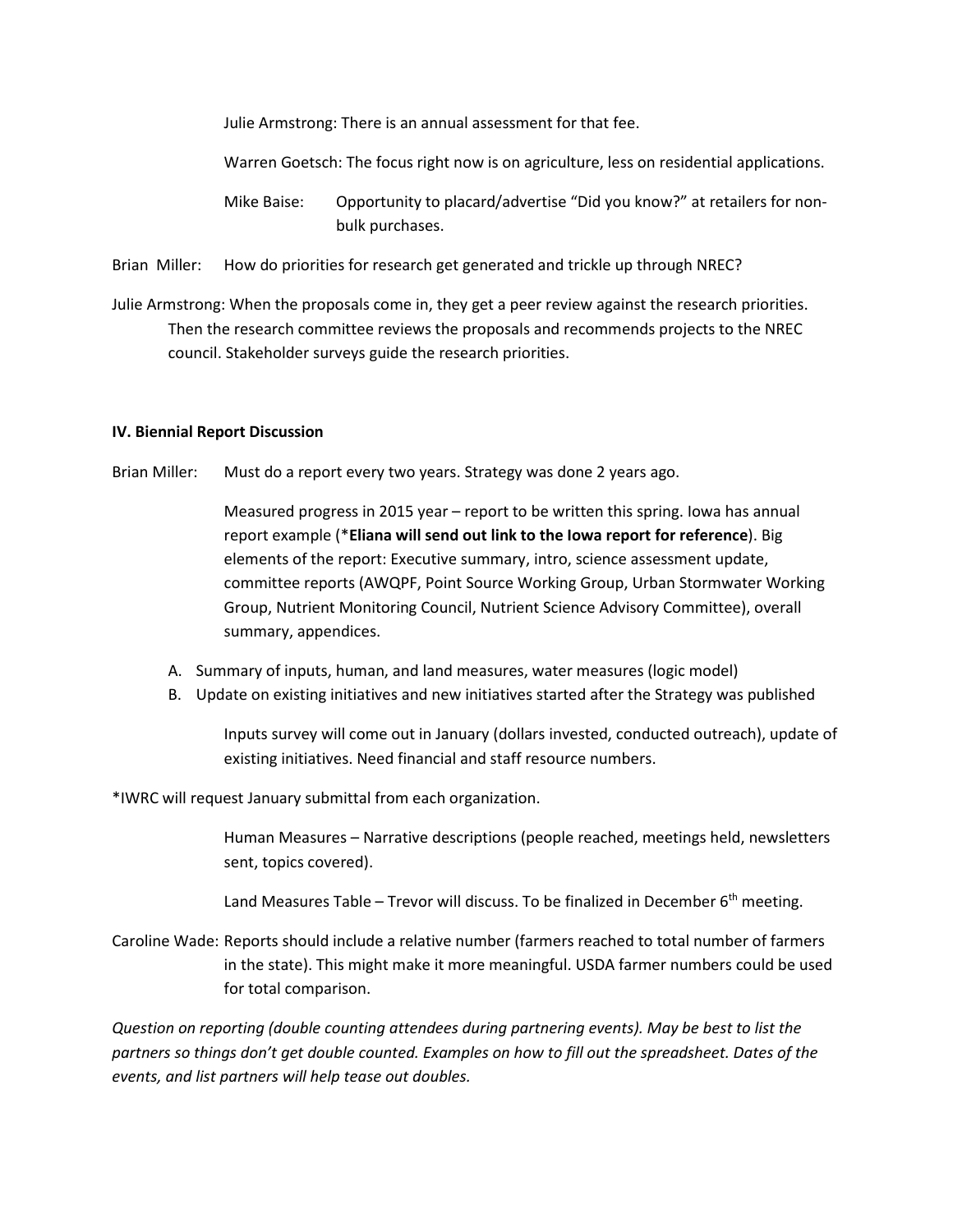Mike Baise: Must know audience of the biennial report. EPA, state EPA, etc.

- Warren Goetsch: The report is an opportunity to update the Strategy and the progress made toward meeting the goals of the Strategy. Use that material to update the general assembly, EPA Region 5, etc.
- Brian: The report is the overall summary document that can then be used by partners to pick and choose pieces to present to owners and operators for selecting practices.

\*Warren: Will want to boil down the biennial report into a 4-page pamphlet or fact sheet. This makes it more relatable. Farm Progress Show may be a good venue to distribute.

## **V. Trevor Sample showed the FSA and IDNR spreadsheets.**

Significant work went in to compiling these data. Kim and Natalie did much of the leg work.

Land practices for perennial/energy/pasture, CRP wetlands, CRP buffers.

Spreadsheet: broken up by categories. 2011 is baseline year, 2015 is update year. Database has changed (reporting is different now). Some data cannot be compared. 2011 data broken down by county only. Each county has acres used.

Lisa from CREP DNR – 2011 data by county, 2015 data by county and/or by watershed. Plan is to cook down into a summary table and short narrative about databases, comparisons, etc. Supplemental data from the survey will also be available.

Can we include yields? This may help to prove the point that less nitrogen is needed per pound produced.

### **VI. Review of new programs**

Brian Miller: (showing slides of existing initiatives and. new/upcoming programs. [State, Federal, Industry, non-profit])

> What new initiatives have come up since the strategy? - look carefully at the table and begin to gather info.

- Conservation Technology Information Commission Indian Creek program
- SARE Soil Health Training
- Corn RCPP grant, Cover crop incentive program (Walton Family Foundation), water testing program (Farm Bureau, Land conservation districts),
- Illinois Extension list will be provided later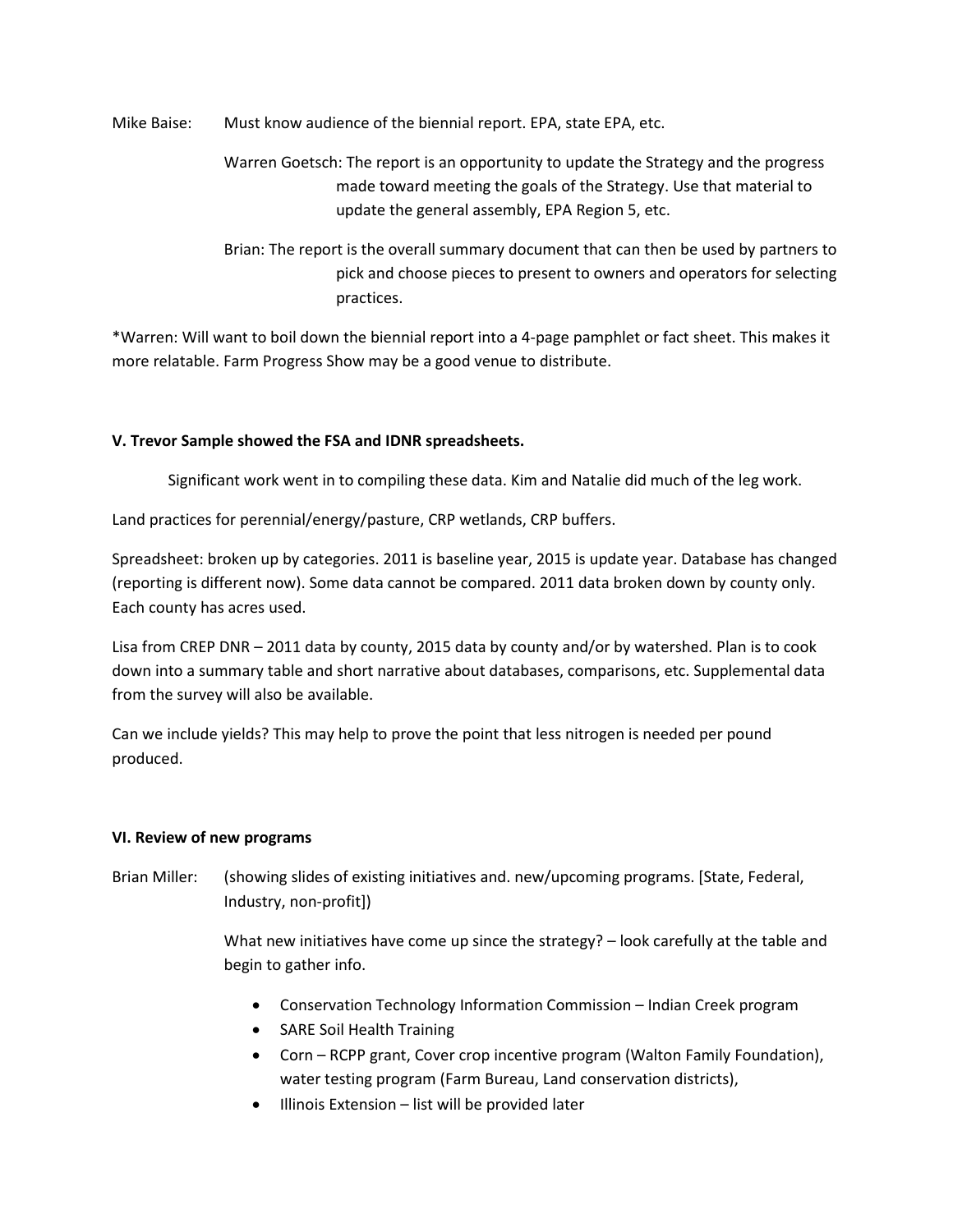- Illinois SARE program (Water quality and Soil Health) coming in 2017
- National Corn Growers Association soil health partnership (TNC, Monsanto)
- Soil and Water Conservation providing technical assistance, locally. Nutrient loss activities. – Kelly Thompson will assist in narrative description.
- MRBI-2 new initiatives
- Alphabet Soup CBMP conservation story map
- Farm Bureau nutrient stewardship grant program

\*Should include a web link to each programs in biennial report for easy access

\*These programs will be included in biennial report. Please include with materials submission.

### **IV. Timeline**

(Can be found in slideshow)

End of January 2017 – numbers reported to Warren, Trevor, Eliana, Ben

End of February 2017 – draft report written and sent to PWG

End of March 2017 - comments due to IWRC

End of April 2017 – revised report and fact sheet complete

End of May 2017 – final report and fact sheet formatting complete

End of June 2017 – release report and fact sheet

Policy Working Group suggested there be stronger legislative awareness of this effort.

### **HOMEWORK: be thinking about how this should go.**

### **VII. Future AWQPF Meetings**

Tech subgroup meeting December 6 2016 to look at final data for report

2017 AWQPF – 1 spring meeting and 1 fall meeting

Spring meeting proposed topics?

- Biennial report legislative outreach?
- Any speakers?
	- o Researcher to discuss obstacles
	- o Legislative guidelines for the factsheet, inputs, etc.